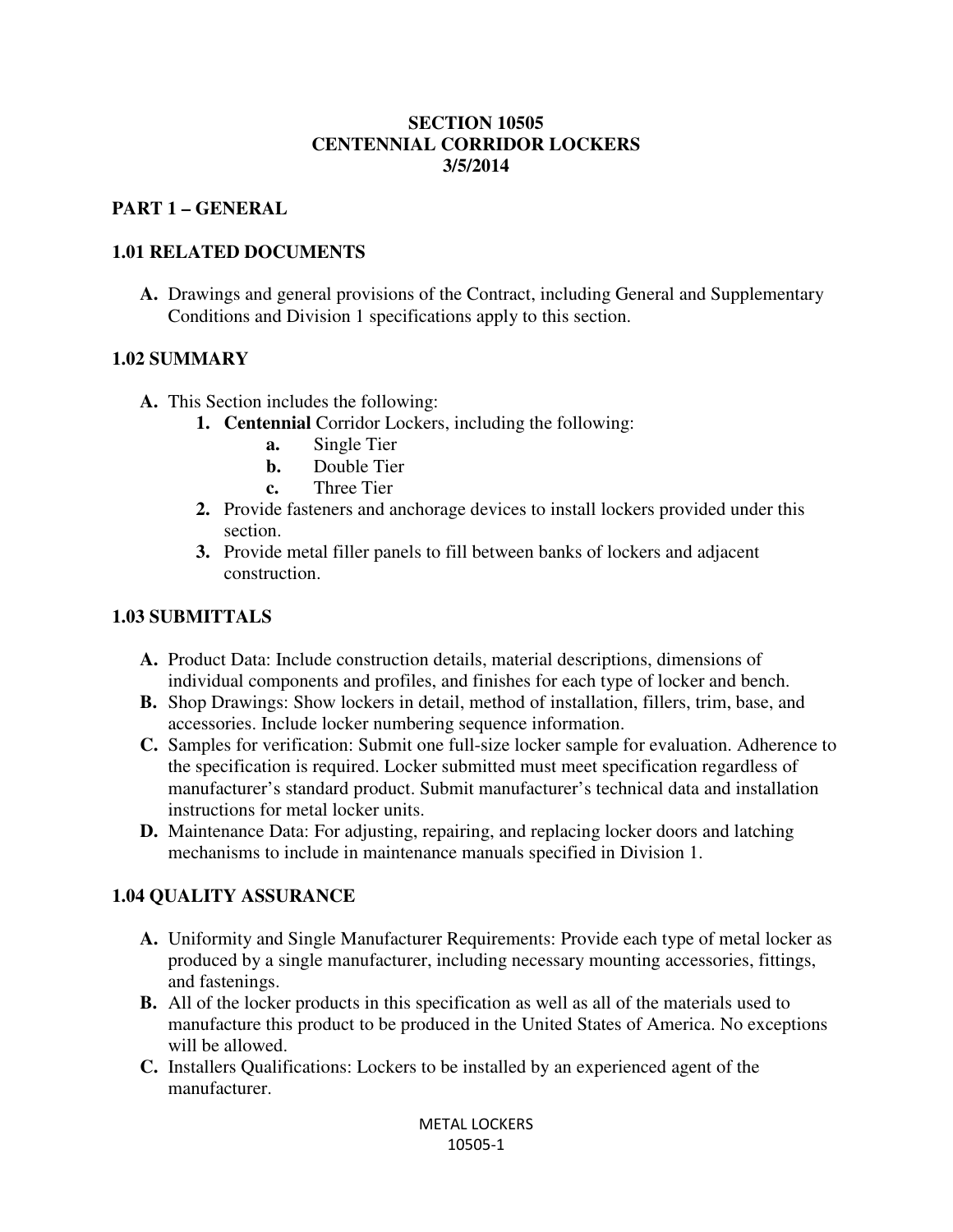## **1.05 DELIVERY, STORAGE, AND HANDLING**

- **A.** Packing and Shipping: Do not deliver metal lockers until building is enclosed and ready for locker installation.
- **B.** Storage and Protection: Protect materials from damage during delivery, handling, storage and installation.

## **1.06 WARRANTY**

**A.** Locker manufacturer shall warrant the lockers for five (5) years use of the original purchaser from date of shipment. The laminate and polycarbonate doors have a one (1) year Limited Warranty against materials and workmanship. Warranty shall include all defects in material and workmanship, excluding finish, vandalism, and improper installation.

# **PART 2 – PRODUCTS**

# **2.01 MANUFACTURERS**

- **A.** Acceptable Manufacturers: Subject to compliance with requirements of the Contract Documents, acceptable manufacturers are as follows:
	- **1.** DeBourgh Manufacturing Company

# **2.02 FABRICATION**

- **A.** Locker Construction
	- **1.** Lockers to be welded unibody construction with exposed welds sanded smooth.
	- **2.** No bolts, screws or rivets used in assembly of locker units.
	- **3.** Ship lockers set-up, ready to be anchored in place in accordance with manufacturer's instructions.
- **B.** Body of Lockers:
	- **1.** Tops, Bottoms, Sides and Intermediate Partitions: Exterior sides constructed of 18 gauge domestic cold rolled sheet steel for maximum durability with 18 gauge intermediate partitions.
	- **2.** Backs and Intermediate Partitions: Solid sheet of 18 gauge cold rolled sheet steel welded to frames of sides and intermediate partitions.
	- **3.** Shelves: Constructed of 18 gauge cold rolled sheet steel welded to sides and intermediate partition construction. Shelves provided in lockers 60 inches and taller, located to provide a minimum of 12 inches clearance.
	- **4.** Tier Dividers: Full depth 18 gauge CRS securely welded on all four sides, to combine with tops, bottoms, sides, and intermediate partitions to create four-sided continuous door strike.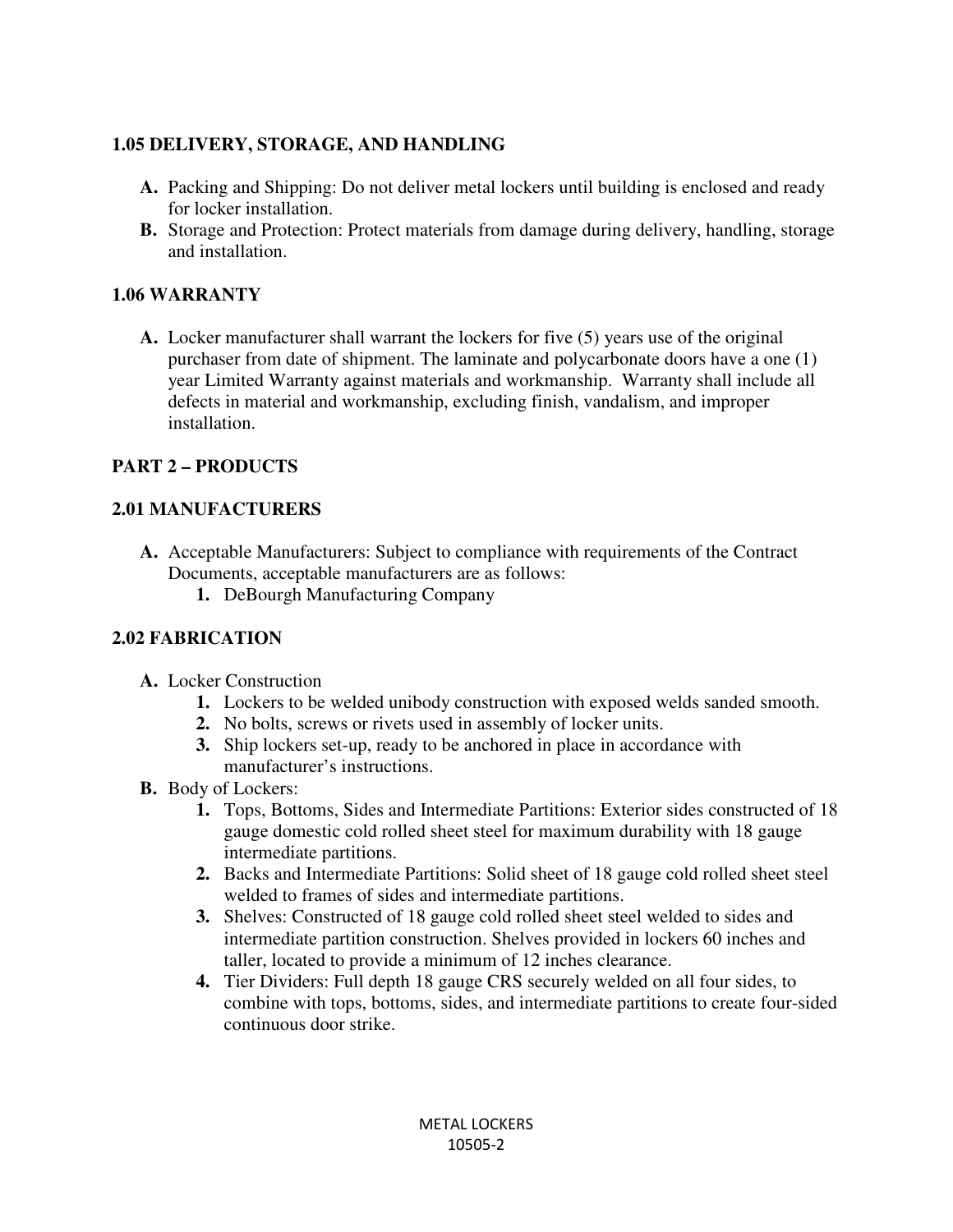- **C.** Continuous Door Strike:
	- **1.** Tier dividers, tops and bottoms constructed to provide four-sided, continuous door strike for a secure, sanitary and intrusion-free locker while door is in closed position.
- **D.** Doors:
	- **1.** Door Material Available:
		- **a.** 18 gauge CRS formed outer panel with double bends on both sides and single bend on top and bottom, with 18 gauge steel formed stiffener panel.
		- **b. 34** P-LAM door with 18 gauge CRS back panel. Multiple finishes available, see wilsonartcontract.com for available P-LAM finishes. **c.** ¼" thick polycarbonate door with 18 gauge CRS frame.
	- **2.** Door stiffener for 18 gauge CRS door runs top to bottom on hinge side of door and is securely welded to outer door to form a reinforced channel for additional torque-free strength and sound reduction when closing door. (Inner panel not available on 9 inch wide or box lockers 12 inches high or less).
- **E.** Door Ventilation:
	- **1.** Louvered on metal doors only.
	- **2.** Solid
- **F.** Latching:
	- **1.** Sentry III Single-Point Latch:
		- **a.** Eleven gauge stationary latch welded securely to locker frame.
		- **b.** Latch extends no more than 1-1/4-inch into locker opening, penetrating through cup.
		- **c.** Flush-mounted, recessed stainless steel cup in a formed door with 18 gauge vertical back panel stiffener.
		- **d.** Set for use with padlock or built-in turn dial combination spring bolt lock only.
- **G.** Hinges:
	- **1.** 16 gauge continuous piano hinge on the right side of all openings.
	- **2.** Hinges welded to door and riveted to locker frame.
- **H.** Slope Tops:
	- **1.** Provide 18 gauge all welded slope top with 25 degree pitch, attached at factory with concealed fasteners. Slope top to be in addition to standard 18 gauge flat top. Slope top extends past locker body and flush with exterior of door for added security.
- **I.** Closed Base:
	- **1.** Provide 4 inch high, 18 gauge welded steel base enclosed on all four sides securely welded to locker bottom.
- **J.** Reinforced Bottom:
	- **1.** Provide 16 gauge spacer channel welded to locker bottom from front to back for a more secure installation. Spacer channel to have full height ½" ID tube welded over anchor holes to eliminate deflection upon locker installation. Spacer channel meets all California installation seismic requirements. (When closed bases are not used).